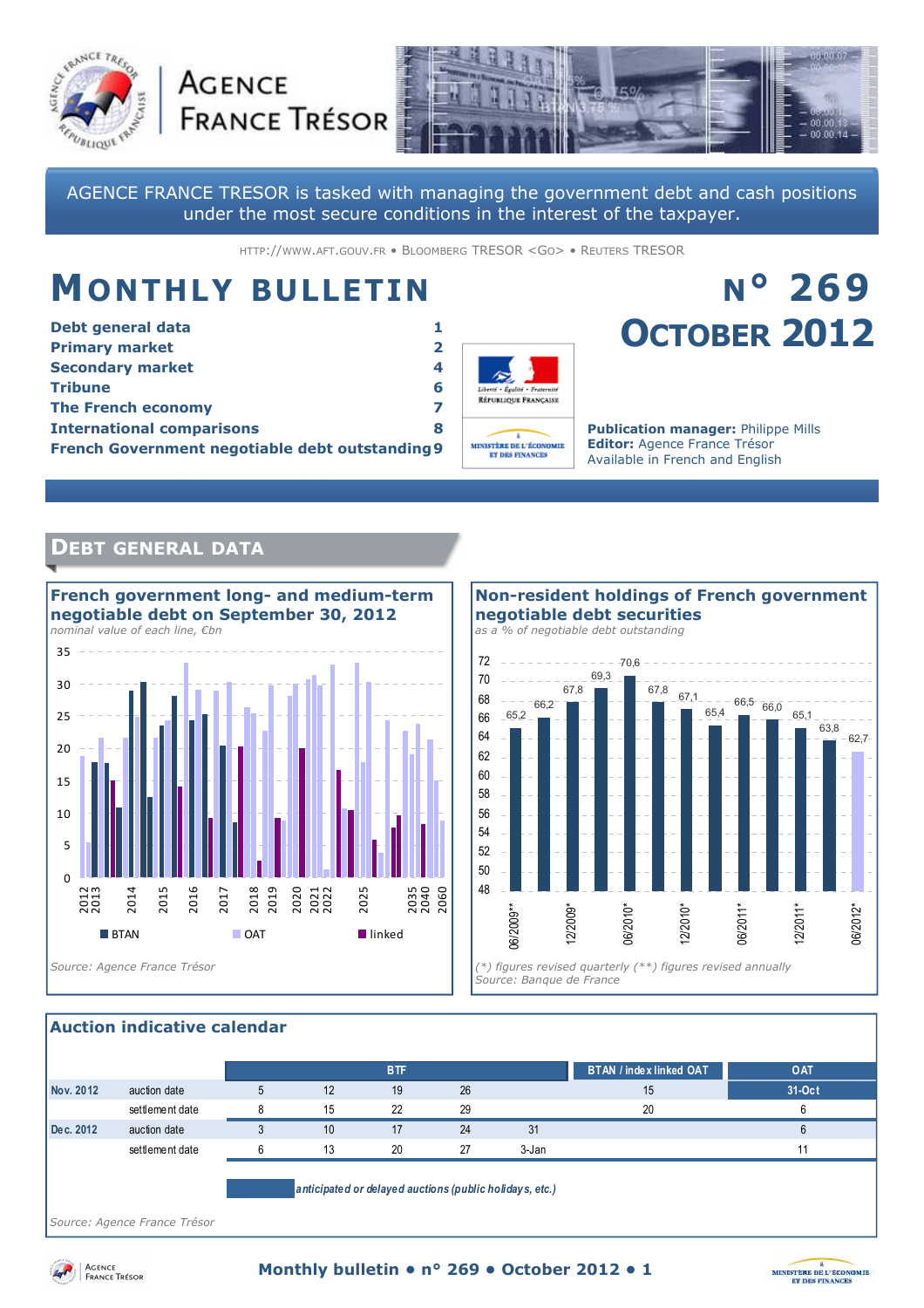#### **NEWS BRIEF**

#### **France will achieve a historic fiscal adjustment by 2017**

France will make an unprecedented structural adjustment to reduce its government deficit from 4.5% of GDP in 2012 to 3% in 2013. In its 2013 Budget Bill, the Government has committed to a fiscal effort of €30 billion, split between additional revenue and savings on expenditure, with balanced burdens for households and businesses. Households will contribute €10 billion in revenue, especially the most affluent households. €6 billion of this revenue will be raised under the Budget Bill and the rest will be raised under the Social Security Finance Bill. Businesses will provide another €10 billion in revenue, with small and medium-sized enterprises being spared. The Budget Bill calls for savings of €10 billion on expenditure, without affecting the priority sectors of education, employment, justice and security. Real public expenditure growth, excluding exceptional items, is estimated at  $0.5\%$  in 2013, the same figure as in 2012, following growth of 0.9% in 2011.

The central government expenditure figures set out in the 2013 Budget Bill comply with two spending rules: "zero nominal growth" (stabilisation of expenditure, except for debt service and pensions) and "aggregate expenditure". These rules are enshrined in the Multi-year Public Finance Policy Bill, which is aimed at consolidating government accounts by striking a balance between revenue and expenditure measures and sharing the burden equally between the various components of general government. The guiding principle calls for freezing nominal government expenditure at €278.7 billion up until 2017.

Both expenditure and revenue will contribute to the efforts to be made over the 2012-2017 period. Between 2011 and 2017, the overall tax burden is expected to rise by 2.4 GDP points and government expenditure is expected to decrease by 2.4 GDP points. The contribution from increased revenues under the consolidation measures is greater at the beginning of this period, in view of the larger effort required to meet the 2013 target and the more gradual effects of the measures to achieve savings on expenditure.

The 2012-2017 Multi-year Public Finance Policy Bill complies with the provisions of the proposed constitutional bylaw submitted to the Council of Ministers meeting on 19 September 2012, which proposes structural reform of the budget procedure. For the first time, it sets out a trajectory for the structural balance of the whole general government sector and defines a medium-term objective that complies fully with the European Treaty on Stability, Coordination and Governance in the Economic and Monetary Union (TSCG). Structural balance should be achieved in 2016 and 2017, and virtual balance of public accounts in 2017.

The constitutional bylaw institutes the High Council on Public Finances and gives it the task of issuing public opinions on the macro-economic assumptions and compliance with the trajectory for public finances, as well as alerting the Government and Parliament, as the case may be, of major deviations from the medium-term objective. A correction mechanism stipulates that the Government must explain the reasons for such deviations and propose corrective action to resume the trajectory.

#### **PRIMARY MARKET**

#### **Long- and medium-term financing over the year on September 30, 2012**





#### **OATs and BTANs: indicative repayment schedule on September 30, 2012**





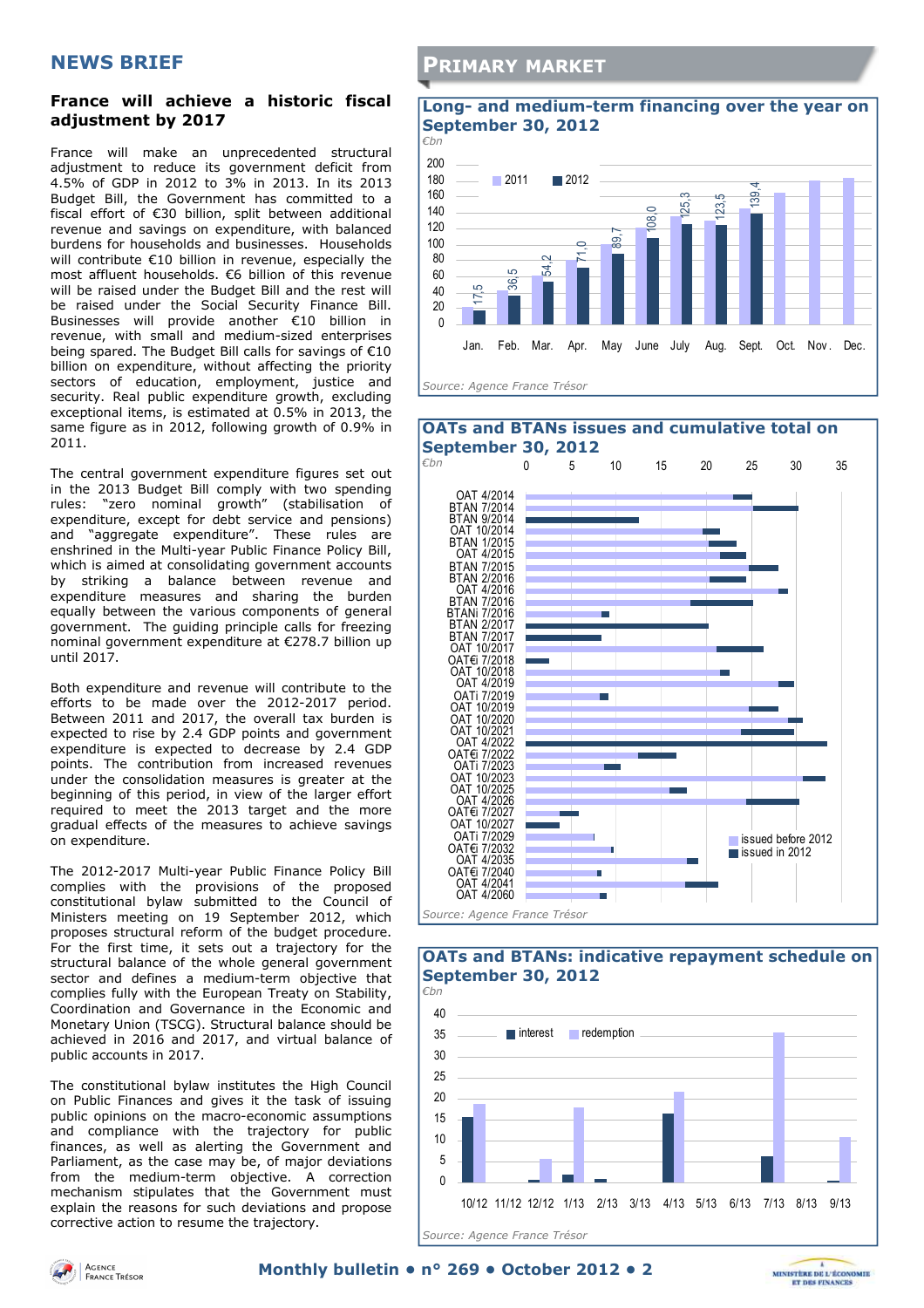| <b>OAT and BTAN auctions -</b><br><b>September 2012</b><br>$* \epsilon m$ |                       |                        |                        |                        |                        |                        |                      |                   |                         |                   |
|---------------------------------------------------------------------------|-----------------------|------------------------|------------------------|------------------------|------------------------|------------------------|----------------------|-------------------|-------------------------|-------------------|
|                                                                           | <b>OAT</b><br>5 years | <b>OAT</b><br>10 years | <b>OAT</b><br>15 years | <b>BTAN</b><br>2 years | <b>BTAN</b><br>3 years | <b>BTAN</b><br>5 years | OAT€i<br>10 years    | OAT€i<br>15 years | <b>OATi</b><br>17 years | OAT€i<br>20 years |
|                                                                           | 10/25/2017            | 4/25/2022              | 10/25/2027             | 9/25/2014              | 2/25/2016              | 7/25/2017              | 7/25/2022            | 7/25/2027         | 7/25/2029               | 7/25/2032         |
|                                                                           | 4,25%                 | 3,00%                  | 2,75%                  | 0,75%                  | 2,25%                  | $1,00\%$               | 1,10%                | 1,85%             | 3,40%                   | 3,15%             |
| <b>Auction date</b>                                                       | 9/6/2012              | 9/6/2012               | 9/6/2012               | 9/20/2012              | 9/20/2012              | 9/20/2012              | 9/20/2012            | 9/20/2012         | 9/20/2012               | 9/20/2012         |
| Settlement date                                                           | 9/11/2012             | 9/11/2012              | 9/11/2012              | 9/25/2012              | 9/25/2012              | 9/25/2012              | 9/25/2012            | 9/25/2012         | 9/25/2012               | 9/25/2012         |
| Amount announced*                                                         |                       | $< 7,000 - 8,000 >$    |                        | $< 7,000 - 8,000 >$    |                        |                        | $<$ 1,500 --- 2,000> |                   |                         |                   |
| Bid amount*                                                               | 4,180                 | 6,308                  | 5,462                  | 7,105                  | 4,695                  | 7,140                  | 1,769                | 0,940             | 0,590                   | 0,717             |
| Amount served*                                                            | 1 534                 | 2,998                  | 3,452                  | 3,165                  | 1,295                  | 3505                   | 940                  | 0,440             | 180                     | 217               |
| NCTs after auction                                                        | 213                   | 909                    | 344                    | 97                     | 72                     | 390                    | 23                   | 84                | 38                      | 40                |
| Total issued amount*                                                      | 1747                  | 3,907                  | 3,796                  | 3,262                  | 1,367                  | 3,895                  | 0,963                | 0,524             | 218                     | 257               |
| Bid-to-cover ratio                                                        | 2.72                  | 2.10                   | 1.58                   | 2.24                   | 3.63                   | 2.04                   | 1.88                 | 2.14              | 3.28                    | 3.30              |
| Weighted a verage price                                                   | 115.84%               | 106.73%                | 98.82%                 | 101.09%                | 105.81%                | 100.09%                | 107.96%              | 116.63%           | 144.36%                 | 143.87%           |
| Yield to maturity                                                         | 1.05%                 | 2.21%                  | 2.85%                  | 0.20%                  | 0.53%                  | 0.98%                  | 0.28%                | 0.67%             | 0.62%                   | 0.76%             |
| Indexation coefficient*                                                   |                       |                        |                        |                        |                        |                        | 1.06191              | 1.04647           | 1.05242                 | 1.21031           |
| * as of the settlement date                                               |                       |                        |                        |                        |                        |                        |                      |                   |                         |                   |
| Source: Agence France Trésor                                              |                       |                        |                        |                        |                        |                        |                      |                   |                         |                   |

## **BTF auctions – September 2012**

*\*€m* 

|                       | <b>BTF</b> | <b>BTF</b>   | <b>BTF</b> | <b>BTF</b> |
|-----------------------|------------|--------------|------------|------------|
|                       | 1 month    | $3$ month    | 6 month    | 12 month   |
| <b>Auction date</b>   |            | 9/3/2012     | 9/3/2012   | 9/3/2012   |
| <b>Issue</b>          |            | 13 weeks     | 24 weeks   | 50 weeks   |
| Settlement date       |            | 9/6/2012     | 9/6/2012   | 9/6/2012   |
| Maturity              |            | 12/6/2012    | 2/21/2013  | 8/22/2013  |
| Amount served*        |            | 4,001        | 1.601      | 1,196      |
| NCTs after auction*   |            | 282          | 10         | 19         |
| Total issued amount*  |            | 4,283        | 1,611      | 1,215      |
| Weighted average rate |            | $-0.014%$    | $-0.008%$  | 0.002%     |
| Auction date          |            | 9/10/2012    | 9/10/2012  | 9/10/2012  |
| <b>Issue</b>          |            | 12 weeks     | 23 weeks   | 49 weeks   |
| Settlement date       |            | 9/13/2012    | 9/13/2012  | 9/13/2012  |
| Maturity              |            | 12/6/2012    | 2/21/2013  | 8/22/2013  |
| Amount served*        |            | 3,999        | 1,594      | 1,392      |
| NCTs after auction*   |            | $\mathbf{0}$ | 0          | $\Omega$   |
| Total issued amount*  |            | 3,999        | 1,594      | 1.392      |
| Weighted average rate |            | $-0.021%$    | $-0.008%$  | 0.004%     |
| <b>Auction date</b>   |            | 9/17/2012    | 9/17/2012  | 9/17/2012  |
| <b>Issue</b>          |            | 13 weeks     | 22 weeks   | 52 weeks   |
| Settlement date       |            | 9/20/2012    | 9/20/2012  | 9/20/2012  |
| Maturity              |            | 12/20/2012   | 2/21/2013  | 9/19/2013  |
| Amount served*        |            | 3,798        | 1,293      | 1,694      |
| NCTs after auction*   |            | 0            | 99         | 54         |
| Total issued amount*  |            | 3.798        | 1,392      | 1,748      |
| Weighted average rate |            | $-0.012%$    | $-0.004%$  | 0.029%     |
| <b>Auction date</b>   |            | 9/24/2012    | 9/24/2012  | 9/24/2012  |
| <b>Issue</b>          |            | 12 weeks     | 25 weeks   | 51 weeks   |
| Settlement date       |            | 9/27/2012    | 9/27/2012  | 9/27/2012  |
| Maturity              |            | 12/20/2012   | 3/21/2013  | 9/19/2013  |
| Amount served*        |            | 3,798        | 1,698      | 1,269      |
| NCTs after auction*   |            |              | 22         |            |
| Total issued amount*  |            | 3,798        | 1,720      | 1,269      |
| Weighted average rate |            | $-0.016%$    | $-0.006%$  | 0.006%     |

*Source: Agence France Trésor* 



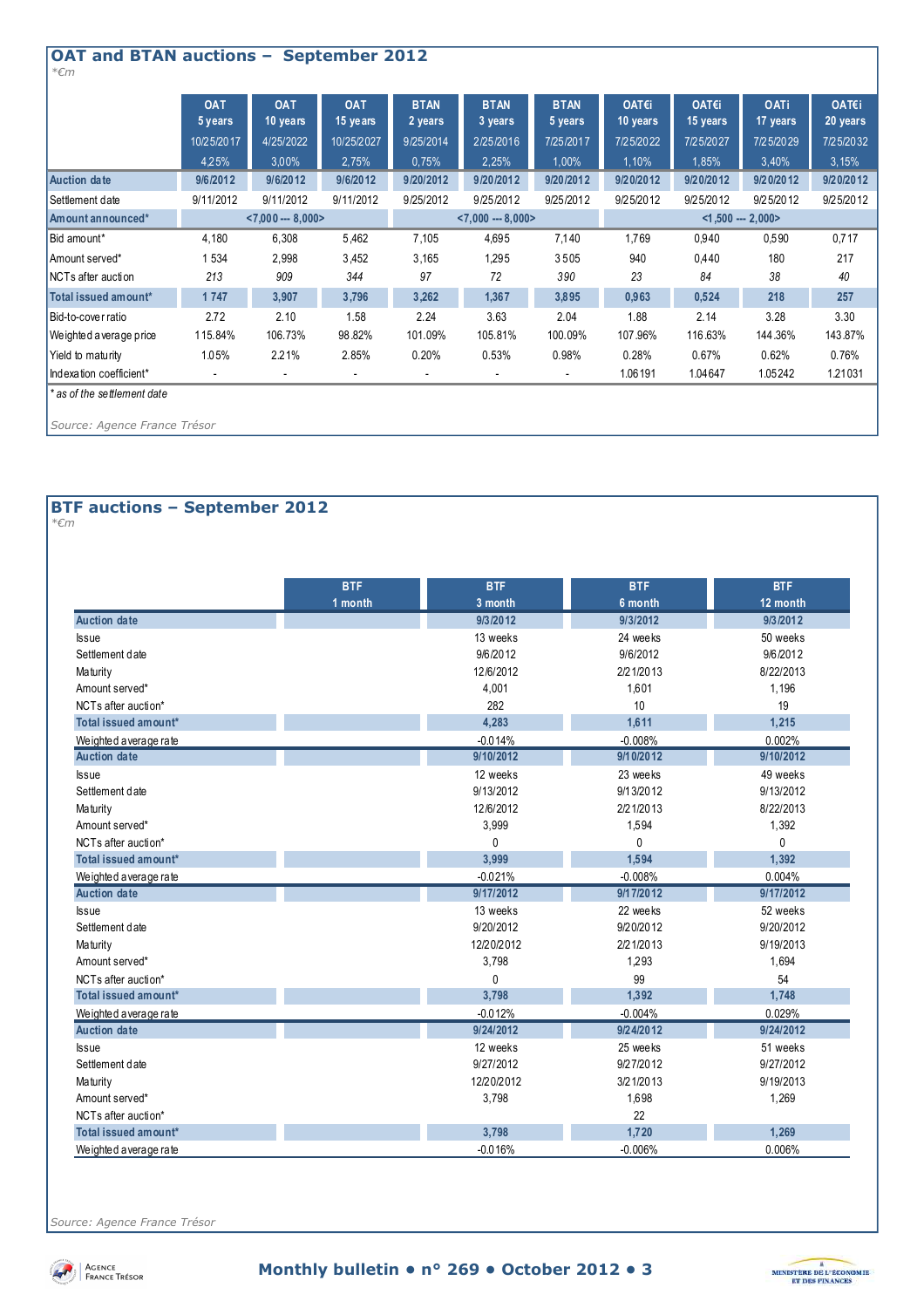## **SECONDARY MARKET**





#### **Breakeven inflation**



(1) difference between the yield of the OAT 3.75% April 2017 and the yield of the OATi 1% August 2017

(2) difference between the yield of the OAT 4.25% April 2019 and the yield of the OAT€i 2.25% August 2020

(3) difference between the yield of the OAT 5.5% April 2029 and the yield of the OATi 3.4% August 2029

(4) difference between the yield of the OAT 5.75% October 2032 and the yield of the OAT€i 3.15% August 2032

#### **Negotiable government debt and swaps**

| l€bn                                      |          |         |         |          |          |         |         |             |              |
|-------------------------------------------|----------|---------|---------|----------|----------|---------|---------|-------------|--------------|
|                                           | end      | end     | end     | end      | end      | end     | end     | end of Aug. | end of Sept. |
|                                           | 2005     | 2006    | 2007    | 2008     | 2009     | 2010    | 2011    | 2012        | 2012         |
| Negotiable government debt<br>outstanding | 877      | 877     | 921     | 1,017    | 1,148    | 1,229   | 1,313   | 1,382       | 1,380        |
| of which index-linked securities          | 90       | 110     | 132     | 152      | 148      | 159     | 166     | 167         | 168          |
| <b>OAT</b>                                | 593      | 610     | 641     | 681      | 719      | 816     | 888     | 937         | 946          |
| <b>BTAN</b>                               | 189      | 200     | 202     | 198      | 215      | 226     | 247     | 264         | 257          |
| <b>BTF</b>                                | 95       | 66      | 78      | 138      | 214      | 187     | 178     | 181         | 176          |
| <b>Swaps outstanding</b>                  | 52       | 44      | 42      | 28       | 20       | 16      | 13      | 11          | 11           |
| Average maturity of the negotiable debt   |          |         |         |          |          |         |         |             |              |
| before swaps                              | 6 years  | 7 years | 7 years | 6 years  | 6 years  | 7 years | 7 years | ' years     | 7 years      |
|                                           | 267 days | 45 days | 51 days | 292 days | 246 davs | 68 days | 57 days | 13 days     | 30 days      |
| after swaps                               | 6 years  | 7 years | 7 years | 6 years  | 6 years  | 7 years | 7 years | 7 years     | 7 years      |
|                                           | 228 days | 16 days | 29 days | 276 days | 233 days | 60 days | 52 days | 10 days     | 27 days      |
| Cource: Agance France Trécor              |          |         |         |          |          |         |         |             |              |

*Source: Agence France Trésor* 

Agence<br>France Trésor

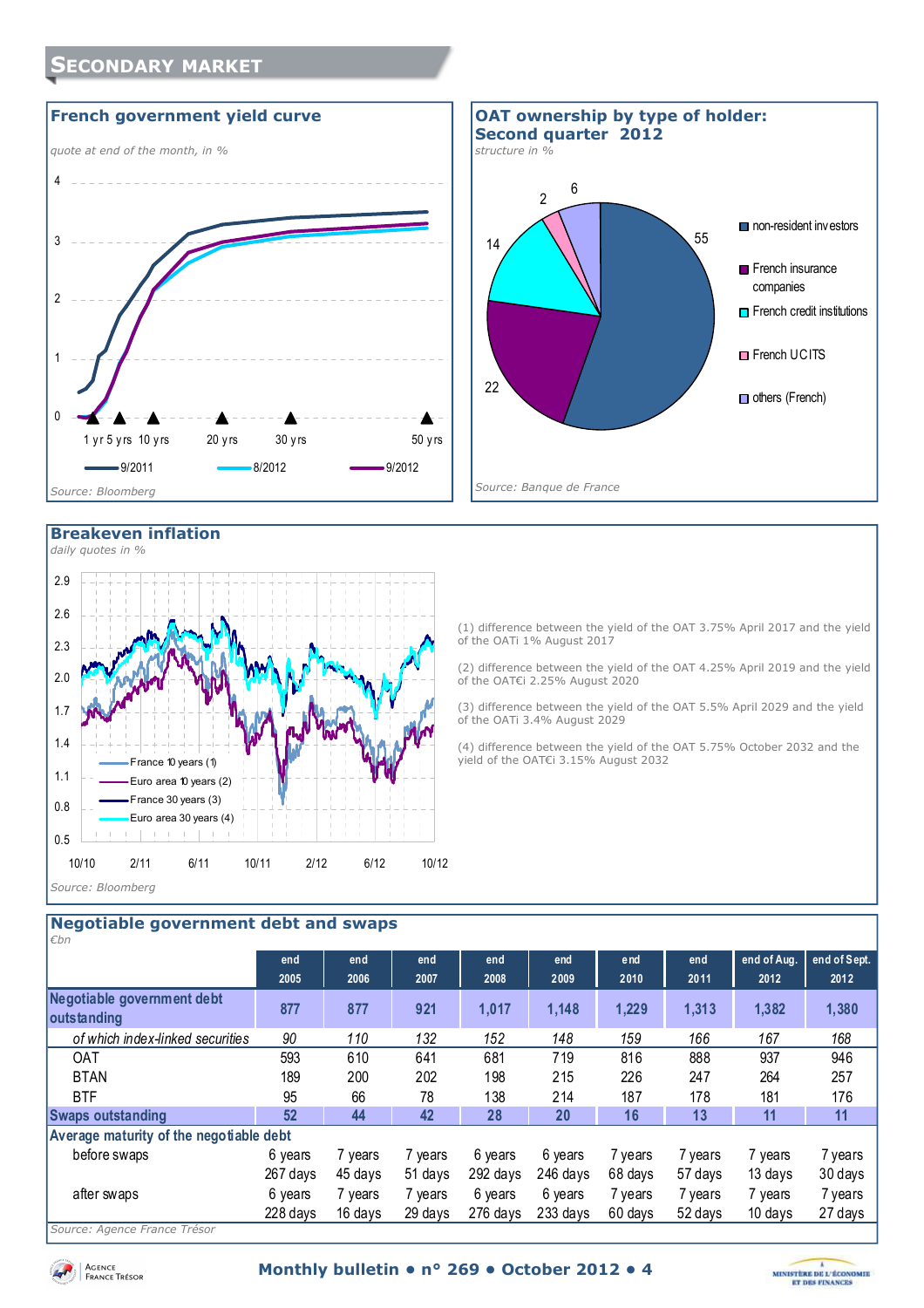

#### **Primary dealers, monthly fixed-rate repo transactions**







*Source: Euroclear France* 



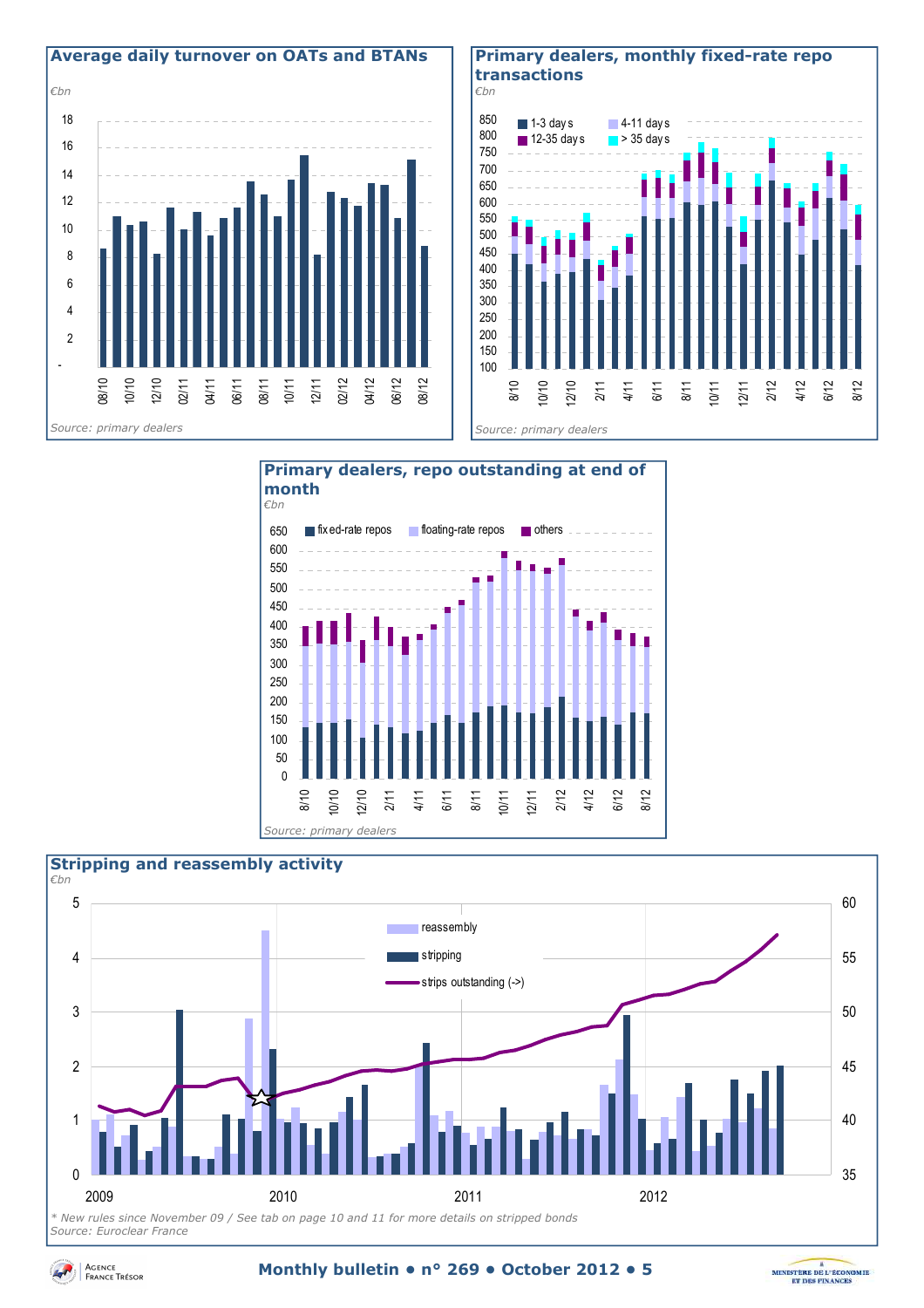NB: this Agence France Trésor forum offers economists an opportunity to express their personal opinion. Thus, the above article strictly reflects the author's view, and should not be construed as expressing the viewpoints of Agence France Trésor or the Ministry of the Economy and Finance.

## **Rebalancing and inflation in Europe: France vs. Spain**

By Fabrice Montagné, François Cabau , Economists, Barclays

Core prices in France as defined by Eurostat (headline ex tobacco, food and energy components) increased 1.7% y/y in August, much faster than the 1.0% y/y recorded in Spain. We argue that much of this owes to divergences in fundamentals as well as in the adjustment process. We expect Spanish GDP to contract 1.8%

both this year and next, the unemployment rate to reach 26.6% in Q3 13 (+2.0 pp from Q2 12) and the government to pull through if not step up an 8.5% structural consolidation over the 2010-2013 period. Meanwhile, French GDP growth is expected to remain slightly positive (Barclays: +0.1%/+0.5% for 2012/2013), unemployment to rise moderately (+1.1 pp from Q2 12 to 11.4% end of 2013) and the government to implement a 5% of GDP structural fiscal swing over the 2011-2013 period.

That being said, Spanish 'core' prices have been catching up recently as various administrated price or indirect tax measures have been feeding through 'core' prices. In July, headline HICP increased 0.4 pp to 2.2% y/y and Eurostat 'core' 0.3 pp to 1.1% y/y due to an historic surge (+20.3% m/m) in health goods – subsidized by the government. In September, VAT rate hikes (3 pp in the standard rate to 21% and 2 pp in the reduced rate to 10%) triggered another 0.8 pp jump in



HICP and 0.6 pp in core. We now expect the Eurostat 'core' measure of Spanish harmonised inflation to rise to 1.5% y/y in September from 0.8% y/y in June. This contrasts with the situation in France, where no substantial administrated price or indirect tax measures have been implemented so far nor are currently expected. Hence, Spanish HICP headline inflation rate is expected to supersede that of France at the end of the year (3.6% versus 2.1%), but Spanish 'core' prices should flirt only temporarily with those of France, ultimately dragged down by ongoing wages disinflation.

The annual rate of employee compensation in Q2 was 2.0% in France, after 2.6% in Q1 and 1.5 pp lower than the last cyclical peak in Q2 11. Although having turned around a year ago, it continues to show a positive picture unlike in Spain, where employee compensation was down 3.9% y/y in Q2 12, an all-time low since the inception of the series in 1981 (previous low was -3.1% in Q3 09). In addition, econometrics suggests that wages feed into core inflation with a lag. In Spain, the link seems to be both quicker and stronger (1-2 quarter lag, R2: 65%) while the pass-through is much slower and incomplete in France (1.5-2 years, R2<20%). Stronger adjustment and stronger pass-through in Spain should result in a steeper downward movement of headline inflation especially once one-offs phase out of the yearly rate. Meanwhile, we expect French core prices to be more resilient despite substantial drag due to weakening disposable income As these forces will also play in other Euro area countries, 'core' inflation dispersion is likely to increase over the next quarters (see Chart).

Looking at the standard deviation of euro area countries headline and Eurostat "core" inflation rates, we find that over the forecasting horizon, the price dispersion among countries is set to increase, although unlikely to reach news highs. Hence, while inflation does help the adjustment process, structural reforms to open up protected sectors should aim at increasing flexibility and shortening the adjustment period .



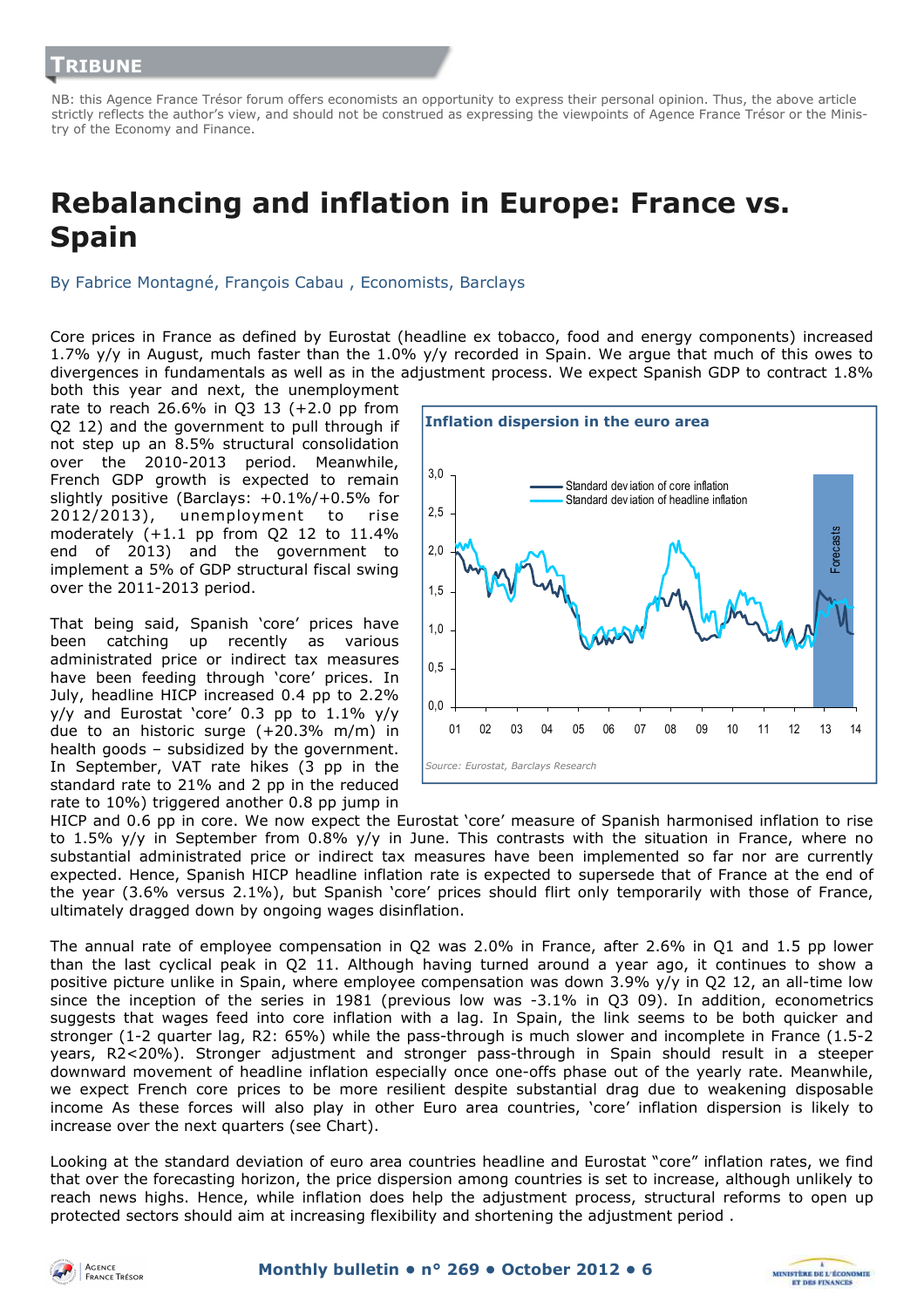#### **Macro-economic forecast**

*Real growth rate as a %* 

|                              | 2011 | 2012 | 2013 |
|------------------------------|------|------|------|
| French GDP                   | 1.7  | 0.3  | 0.8  |
| Ho use hold con sumption     | 0.3  | 0.2  | 0.3  |
| <b>Business investment</b>   | 5.1  | 0.1  | 1.5  |
| Exports                      | 5.3  | 2.7  | 4.8  |
| <b>Imports</b>               | 4.9  | 1.3  | 3.8  |
| Consumer prices              | 2.1  | 2.0  | 1.8  |
| (on an annual average basis) |      |      |      |

*Source: PLF 2013 (09/28/2012)* 

#### **Gross domestic product at chain-linked previous year prices**

*Variation in %* 



## **2010 2011 2010 2011 2012** General budget balance -150.80 -90.09 -100.60 -70.95 -70.98 revenue 274.89 275.23 169.53 172.02 177.48 expenditure 425.69 365.32 270.13 242.97 248.47 Balance of special Treasury accounts 2.00 -0.63 -21.54 -31.83 -26.69 **General budget outturn -148.80 -90.72 -122.13 -102.78 -97.67 end of August level** *€bn*

**Government budget monthly position** 

*Source: Ministry of the Economy and Finance* 

#### **Recent economic indicators**

| Industrial output*, year-on-year                                                               | $-2.0%$ | 8/2012     |  |  |  |  |
|------------------------------------------------------------------------------------------------|---------|------------|--|--|--|--|
| Household consumption,                                                                         |         |            |  |  |  |  |
| year-on-year                                                                                   | $-0.9%$ | 8/2012     |  |  |  |  |
| Unemployment rate (ILO)                                                                        | 10.2%   | 6/2012     |  |  |  |  |
| Consumer prices,                                                                               |         |            |  |  |  |  |
| ye ar-on-year                                                                                  |         |            |  |  |  |  |
| all items                                                                                      | 1.9%    | 9/2012     |  |  |  |  |
| all items excluding tobacco                                                                    | 1.8%    | 9/2012     |  |  |  |  |
| Trade balance, fob-fob, sa (€bn)                                                               | $-5.3$  | 8/2012     |  |  |  |  |
| п                                                                                              | $-4.1$  | 7/2012     |  |  |  |  |
| Current account balance, sa (€bn)                                                              | $-4.0$  | 8/2012     |  |  |  |  |
|                                                                                                | $-2.6$  | 7/2012     |  |  |  |  |
| 10-year constant maturity rate (TEC10)                                                         | 2.23%   | 09/28/2012 |  |  |  |  |
| 3-month interest rate (Euribor)                                                                | 0.220%  | 09/28/2012 |  |  |  |  |
| EUR/USD                                                                                        | 1.2930  | 09/28/2012 |  |  |  |  |
| EUR/JPY                                                                                        | 100.37  | 09/28/2012 |  |  |  |  |
| *manufactured goods / Sources: Insee, Ministry of the Economy and<br>Finance, Banque de France |         |            |  |  |  |  |

#### **Euro exchange rate**





**Public finance: general government deficit** 

Agence<br>France Trésor

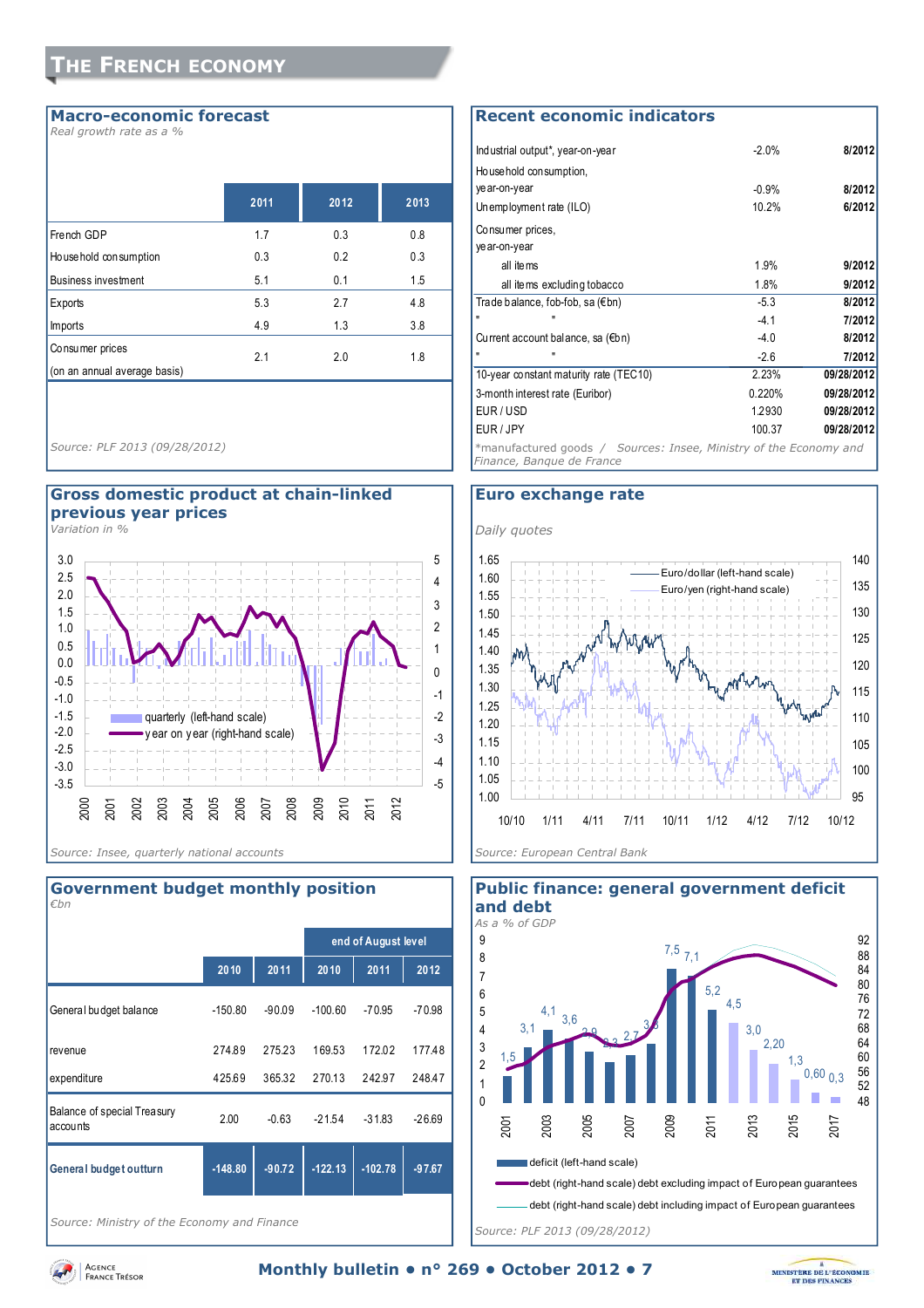## **Timetable for the release of French economic indicators**

| THREGDIE TOT LITE TEIEGSE OF FIEITCH ECONOMIC MUILGLOTS      |                                                               |  |  |  |  |  |
|--------------------------------------------------------------|---------------------------------------------------------------|--|--|--|--|--|
| November 2012                                                | December 2012                                                 |  |  |  |  |  |
| 11/08 Foreign trade in September                             | 12/06 Job seekers Q3-2012 (BIT)                               |  |  |  |  |  |
| 11/09 Industrial investments: Quaterly October survey        | 12/07 Foreign trade in October                                |  |  |  |  |  |
| 11/09 Industrial output in September                         | 12/10 Industrial output in October                            |  |  |  |  |  |
| 11/13 Balance of payments in September                       | 12/11 Payroll employment Q3-2012                              |  |  |  |  |  |
| 11/13 Payroll employment: provisional results Q3-2012        | 12/12 Balance of payments in October                          |  |  |  |  |  |
| 11/14 Consumer prices: index for October                     | 12/12 Consumer prices: index for November                     |  |  |  |  |  |
| 11/15 National quarterly accounts: first results Q3-2012     | 12/14 Inflation (HICP): November index                        |  |  |  |  |  |
| 11/15 PIB Euro-zone and EU flash estimate Q3-2012            | 12/21 Industrial trends: monthly survey for December          |  |  |  |  |  |
| 11/15 Inflation (HICP): October index                        | 12/26 New building starts in November                         |  |  |  |  |  |
| 11/23 Industrial trends: monthly survey for November         | 12/27 General government debt Q3-2012                         |  |  |  |  |  |
| 11/27 Job see kers in October                                | 12/27 Job seekers in November                                 |  |  |  |  |  |
| 11/27 New building starts in October                         | 12/28 National quarterly accounts: final results Q3-2012      |  |  |  |  |  |
| 11/27 Sales of new dwelling units: Q3-2012                   | 12/28 Household consumption of manufactured goods in November |  |  |  |  |  |
| 11/30 Household consumption of manufactured goods in October |                                                               |  |  |  |  |  |
|                                                              |                                                               |  |  |  |  |  |

*Sources: Insee, Eurostat*

## **INTERNATIONAL COMPARISONS**







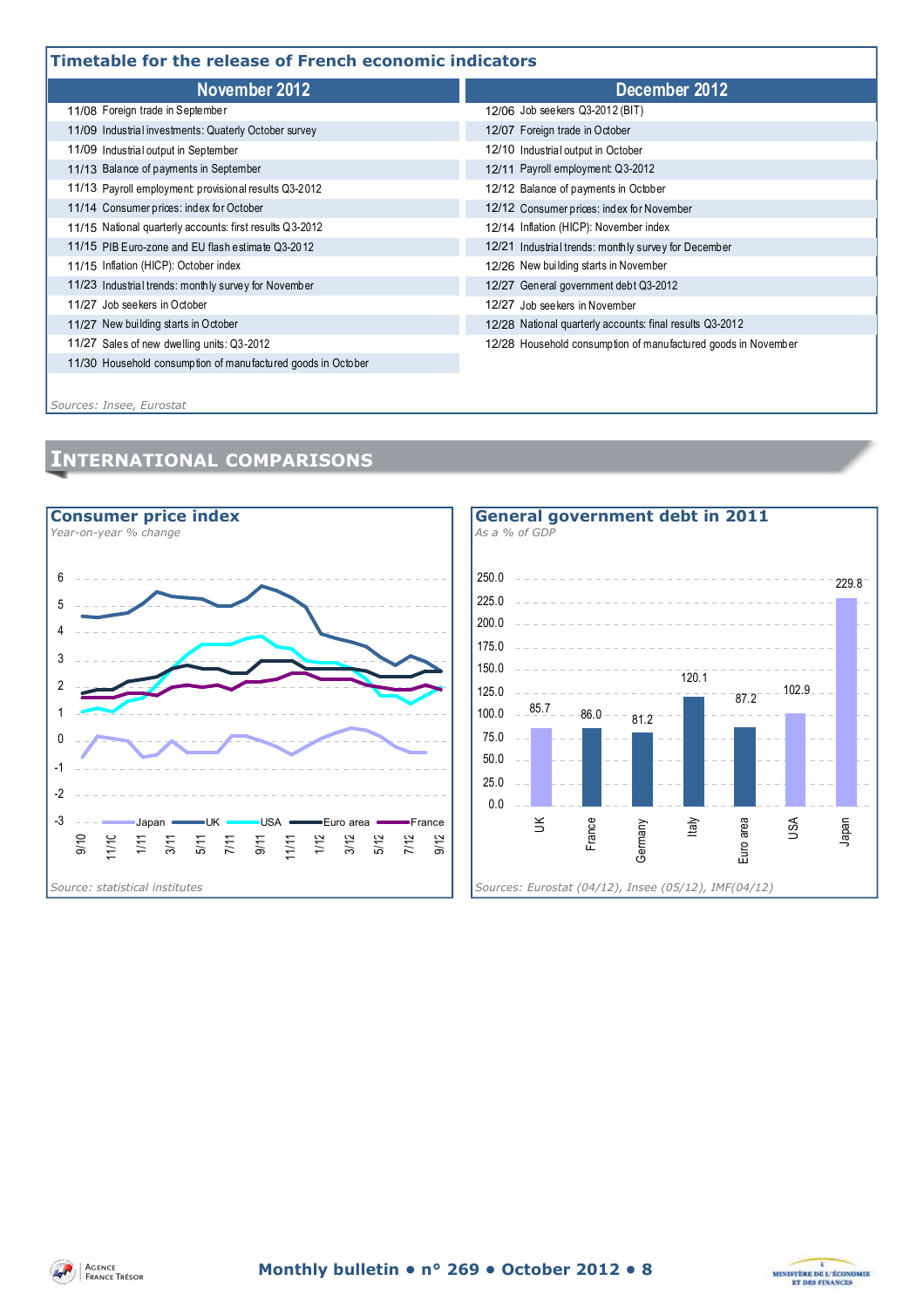## **Treasury notes at September 30, 2012**

#### *In euros*

| <b>ISIN CODE</b><br>Euroclear France | Bond                         | Outstanding       | Indexation<br>coefficient | Face value    |
|--------------------------------------|------------------------------|-------------------|---------------------------|---------------|
|                                      | <b>Maturity 2013</b>         | 46,499,000,000    |                           |               |
| FR0113087466                         | BTAN 3.75% 12 January 2013   | 17,868,000,000    |                           |               |
| FR0114683842                         | BTAN 4.5% 12 July 2013       | 17,725,000,000    |                           |               |
| FR0119580019                         | BTAN 2% 25 September 2013    | 10,906,000,000    |                           |               |
|                                      | <b>Maturity 2014</b>         | 71,584,000,000    |                           |               |
| FR0116114978                         | BTAN 2.5% 12 January 2014    | 28,792,000,000    |                           |               |
| FR0116843535                         | BTAN 3% 12 July 2014         | 30,269,000,000    |                           |               |
| FR0120634490                         | BTAN 0.75% 25 September 2014 | 12,523,000,000    |                           |               |
|                                      | <b>Maturity 2015</b>         | 51,472,000,000    |                           |               |
| FR0117836652                         | BTAN 2.5% 15 January 2015    | 23,415,000,000    |                           |               |
| FR0118462128                         | BTAN 2% 12 July 2015         | 28,057,000,000    |                           |               |
|                                      | <b>Maturity 2016</b>         | 59,233,190,500    |                           |               |
| FR0119105809                         | BTAN 2.25% 25 February 2016  | 24,423,000,000    |                           |               |
| FR0119580050                         | BTAN 2.5% 25 July 2016       | 25,201,000,000    |                           |               |
| FR0119105791                         | BTANi 0.45% 25 July 2016     | 9,609,190,500 (1) | 1.03525                   | 9 282 000 000 |
|                                      | <b>Maturity 2017</b>         | 28,697,000,000    |                           |               |
| FR0120473253                         | BTAN 1.75% 25 February 2017  | 20,302,000,000    |                           |               |
| FR0120746609                         | BTAN 1% 25 July 2017         | 8,395,000,000     |                           |               |

| <b>Total Treasury notes</b>      | 257,485,190,500      |
|----------------------------------|----------------------|
| <b>Average maturity of BTANs</b> | 2 years and 153 days |

(1) Indexed bonds outstanding  $=$  face value x indexation coefficient



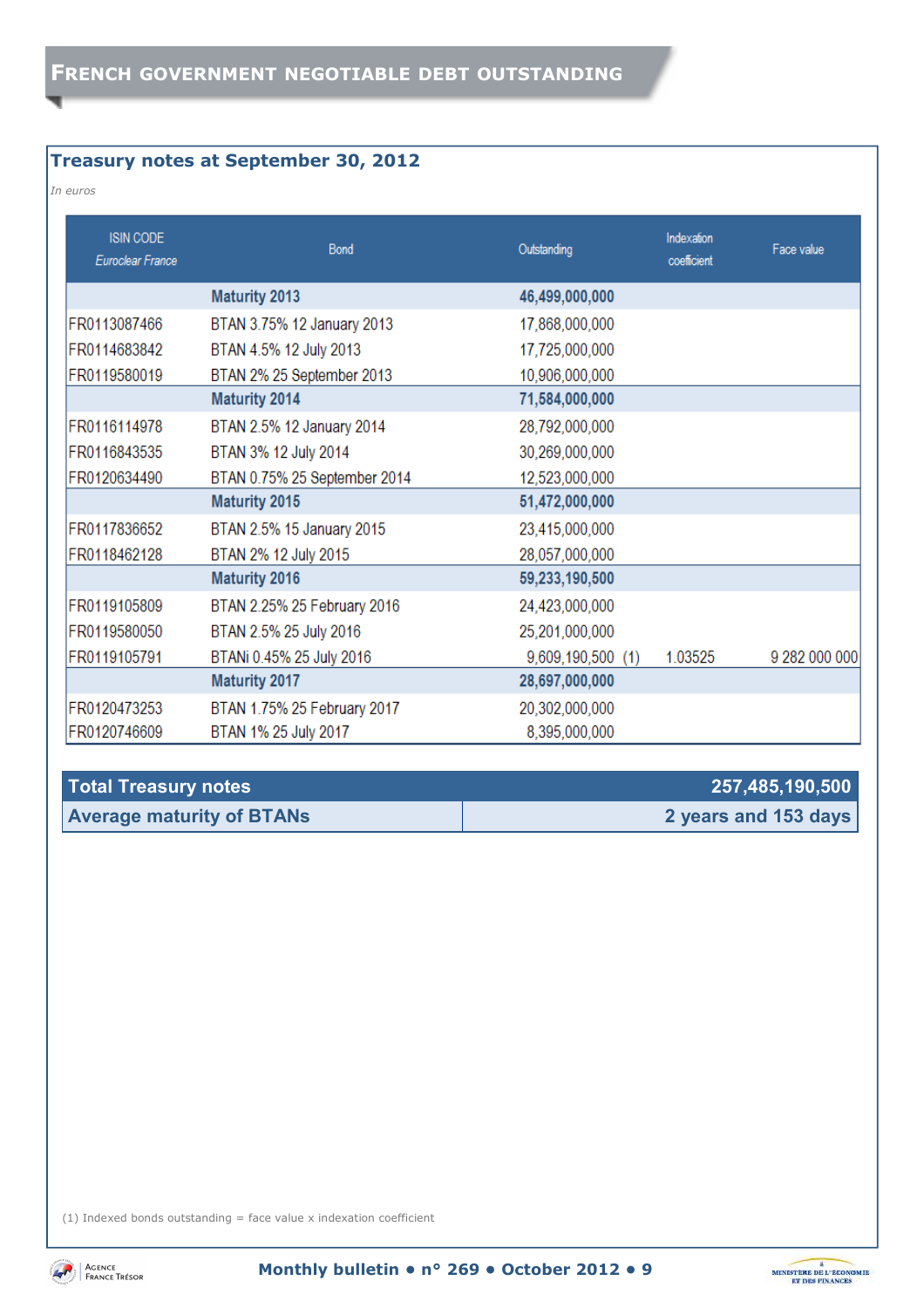## **Fungible Treasury bonds at September 30, 2012**

*In euros* 

| <b>ISIN CODE</b><br>Euroclear France | <b>Bond</b>                     | Outstanding        | Indexation<br>co efficient | Face value     | <b>Stripped</b> |
|--------------------------------------|---------------------------------|--------------------|----------------------------|----------------|-----------------|
|                                      | <b>Maturity 2012</b>            | 24, 151, 820, 263  |                            |                |                 |
| FR0000188690                         | OAT 4.75% 25 October 2012       | 18,716,122,924     |                            |                | 0               |
| FR0000570780                         | OAT 8.5% 26 December 2012       | 5,435,697,339      |                            |                |                 |
|                                      | <b>Maturity 2013</b>            | 61,002,564,655     |                            |                |                 |
| FR0000188989                         | OAT 4% 25 April 2013            | 21,726,183,879     |                            |                | 0               |
| FR0000188955                         | OATi 2.5% 25 July 2013          | 17,705,623,097 (1) | 1.17701                    | 15,042,882,471 | 0               |
| FR0010011130                         | OAT 4% 25 October 2013          | 21,570,757,679     |                            |                | 0               |
|                                      | <b>Maturity 2014</b>            | 46,545,724,224     |                            |                |                 |
| FR0010061242                         | OAT 4% 25 April 2014            | 24,961,752,234     |                            |                | 0               |
| FR0010112052                         | OAT 4% 25 October 2014          | 21,583,971,990     |                            |                | 0               |
|                                      | <b>Maturity 2015</b>            | 74,081,425,293     |                            |                |                 |
| FR0010163543                         | OAT 3.5% 25 April 2015          | 24,412,313,893     |                            |                | 0               |
| FR0010135525                         | OAT€i 1.6% 25 July 2015         | 16,433,111,400 (1) | 1.16945                    | 14,052,000,000 | 0               |
| FR0010216481                         | OAT 3% 25 October 2015          | 33,236,000,000     |                            |                | 0               |
|                                      | <b>Maturity 2016</b>            | 57,859,000,000     |                            |                |                 |
| FR0010288357                         | OAT 3.25% 25 April 2016         | 29,070,000,000     |                            |                |                 |
| FR0000187361                         | OAT 5% 25 October 2016          | 28,789,000,000     |                            |                | 555,263,600     |
|                                      | <b>Maturity 2017</b>            | 79,125,508,600     |                            |                |                 |
| FR0010415331                         | OAT 3.75% 25 April 2017         | 30,235,000,000     |                            |                | 0               |
| FR0010235176                         | OATi 1% 25 July 2017            | 22,567,508,600 (1) | 1.11748                    | 20,195,000,000 | 0               |
| FR0010517417                         | OAT 4.25% 25 October 2017       | 26,323,000,000     |                            |                | 0               |
|                                      | <b>Maturity 2018</b>            | 50,726,117,200     |                            |                |                 |
| FR0010604983                         | OAT 4% 25 April 2018            | 25,520,000,000     |                            |                | 0               |
| FR0011237643                         | OAT€i 0.25% 25 July 2018        | 2,563,117,200 (1)  | 1.01711                    | 2,520,000,000  | 0               |
| FR0010670737                         | OAT 4.25% 25 October 2018       | 22,643,000,000     |                            |                | 0               |
|                                      | <b>Maturity 2019</b>            | 76,298,353,193     |                            |                |                 |
| FR0000189151                         | OAT 4.25% 25 April 2019         | 29,712,000,000     |                            |                | 0               |
| FR0010850032                         | OATi 1.3% 25 July 2019          | 9,641,343,840 (1)  | 1.05163                    | 9,168,000,000  |                 |
| FR0000570921                         | OAT 8.5% 25 October 2019        | 8,844,392,893      |                            |                | 5,600,300,100   |
| FR0010776161                         | OAT 3.75% 25 October 2019       | 28,078,000,000     |                            |                | 0               |
| FR0000570954                         | OAT cap. 9.82% 31 December 2019 | 22,616,460 (2)     |                            | 6,692,154      |                 |
|                                      | <b>Maturity 2020</b>            | 84,454,764,250     |                            |                |                 |
| FR0010854182                         | OAT 3.5% 25 April 2020          | 29,871,000,000     |                            |                | 0               |
| FR0010050559                         | OAT€i 2.25% 25 July 2020        | 23,838,764,250 (1) | 1.19343                    | 19,975,000,000 | 0               |
| FR0010949651                         | OAT 2.5% 25 October 2020        | 30,745,000,000     |                            |                | 0               |
|                                      | <b>Maturity 2021</b>            | 61,083,000,000     |                            |                |                 |
| FR0010192997                         | OAT 3.75% 25 April 2021         | 31,402,000,000     |                            |                | 0               |
| FR0011059088                         | OAT 3.25% 25 October 2021       | 29,681,000,000     |                            |                | 0               |
|                                      | <b>Maturity 2022</b>            | 51,918,272,910     |                            |                |                 |
| FR0000571044                         | OAT 8.25% 25 April 2022         | 1,243,939,990      |                            |                | 703,468,400     |
| FR0011196856                         | OAT 3% 25 April 2022            | 33,062,000,000     |                            |                |                 |
| FR0010899765                         | OAT€i 1.1% 25 July 2022         | 17,612,332,920 (1) | 1.06092                    | 16,601,000,000 |                 |
|                                      | <b>Maturity 2023</b>            | 55,179,618,223     |                            |                |                 |
| FR0000571085                         | OAT 8.5% 25 April 2023          | 10,606,195,903     |                            |                | 6,364,925,000   |
| FR0010585901                         | OATi 2.1% 25 July 2023          | 11,344,422,320 (1) | 1.08331                    | 10,472,000,000 |                 |
| FR0010466938                         | OAT 4.25% 25 October 2023       | 33,229,000,000     |                            |                | 343,952,000     |

 $(1)$  Indexed bonds outstanding = face value x indexation coefficient

(2) Including coupons capitalized at 31/12/2010; not open to subscription

(3) Revised updated on 28/03/2010; not open to subscription

OATi: OAT indexed on the French consumer prices index (excluding tobacco) OAT€i: OAT indexed on the eurozone harmonized index of consumer prices (excluding tobacco)



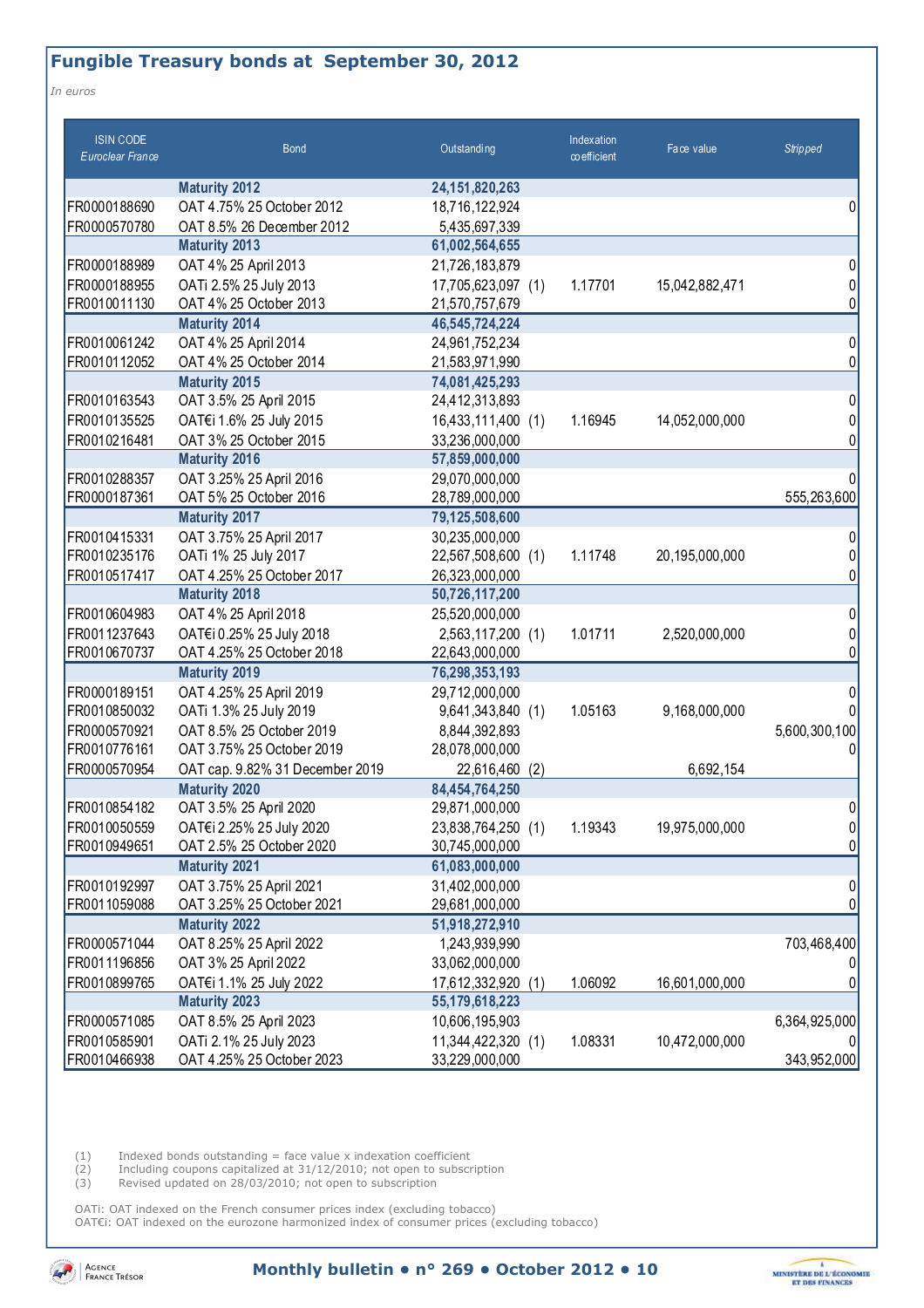## **Fungible Treasury bonds at September 30, 2012**

*In euros* 

| <b>ISIN CODE</b><br>Euroclear France | <b>Bond</b>                   | Outstanding          | Indexation<br>$\infty$ efficient | Face value    | <b>Stripped</b> |
|--------------------------------------|-------------------------------|----------------------|----------------------------------|---------------|-----------------|
|                                      | <b>Maturity 2025</b>          | 17,780,928,118       |                                  |               |                 |
| FR0000571150                         | OAT 6% 25 October 2025        | 17,780,928,118       |                                  |               | 3,063,326,900   |
|                                      | <b>Maturity 2026</b>          | 30,306,000,000       |                                  |               |                 |
| FR0010916924                         | OAT 3.5% 25 April 2026        | 30,306,000,000       |                                  |               | 211,550,000     |
|                                      | <b>Maturity 2027</b>          | 9,830,626,000        |                                  |               |                 |
| FR0011008705                         | OAT€i 1.85% 25 July 2027      | 6,034,626,000 (1)    | 1.0455                           | 5,772,000,000 | 0               |
| FR0011317783                         | OAT 2.75% 25 October 2027     | 3,796,000,000        |                                  |               | 0               |
|                                      | <b>Maturity 2028</b>          | 19,091,126           |                                  |               |                 |
| FR0000571226                         | OAT zéro coupon 28 March 2028 | 19,091,126<br>(3)    |                                  | 46,232,603    |                 |
|                                      | <b>Maturity 2029</b>          | 33,737,119,915       |                                  |               |                 |
| FR0000571218                         | OAT 5.5% 25 April 2029        | 24,265,880,458       |                                  |               | 4,434,409,500   |
| FR0000186413                         | OATi 3.4% 25 July 2029        | 9,471,239,457<br>(1) | 1.23498                          | 7,669,144,000 | 0               |
|                                      | <b>Maturity 2032</b>          | 34,370,985,540       |                                  |               |                 |
| FR0000188799                         | OAT€i 3.15% 25 July 2032      | 11,639,662,940 (1)   | 1.20919                          | 9,626,000,000 |                 |
| FR0000187635                         | OAT 5.75% 25 October 2032     | 22,731,322,600       |                                  |               | 11,320,799,000  |
|                                      | <b>Maturity 2035</b>          | 19,089,000,000       |                                  |               |                 |
| FR0010070060                         | OAT 4.75% 25 April 2035       | 19,089,000,000       |                                  |               | 5,309,886,000   |
|                                      | <b>Maturity 2038</b>          | 23,889,000,000       |                                  |               |                 |
| FR0010371401                         | OAT 4% 25 October 2038        | 23,889,000,000       |                                  |               | 4,599,850,000   |
|                                      | <b>Maturity 2040</b>          | 9,379,633,660        |                                  |               |                 |
| FR0010447367                         | OAT€i 1.8% 25 July 2040       | 9,379,633,660<br>(1) | 1.12009                          | 8,374,000,000 | 0               |
|                                      | <b>Maturity 2041</b>          | 21,357,000,000       |                                  |               |                 |
| FR0010773192                         | OAT 4.5% 25 April 2041        | 21,357,000,000       |                                  |               | 6,340,400,000   |
|                                      | <b>Maturity 2055</b>          | 14,926,000,000       |                                  |               |                 |
| FR0010171975                         | OAT 4% 25 April 2055          | 14,926,000,000       |                                  |               | 5,447,967,000   |
|                                      | <b>Maturity 2060</b>          | 8,852,000,000        |                                  |               |                 |
| FR0010870956                         | OAT 4% 25 April 2060          | 8,852,000,000        |                                  |               | 2,821,500,000   |

| Total fungible Treasury bonds | 945,963,553,170      |
|-------------------------------|----------------------|
| Stripped outstanding          | 57,117,597,500       |
| As a % of strippable bonds    | 6.2 $%$              |
| <b>Average maturity</b>       | 9 years and 223 days |

 $(1)$  Indexed bonds outstanding = face value x indexation coefficient

(2) Including coupons capitalized at 31/12/2010; not open to subscription

(3) Revised updated on 28/03/2010; not open to subscription

OATi: OAT indexed on the French consumer prices index (excluding tobacco) OAT€i: OAT indexed on the eurozone harmonized index of consumer prices (excluding tobacco)